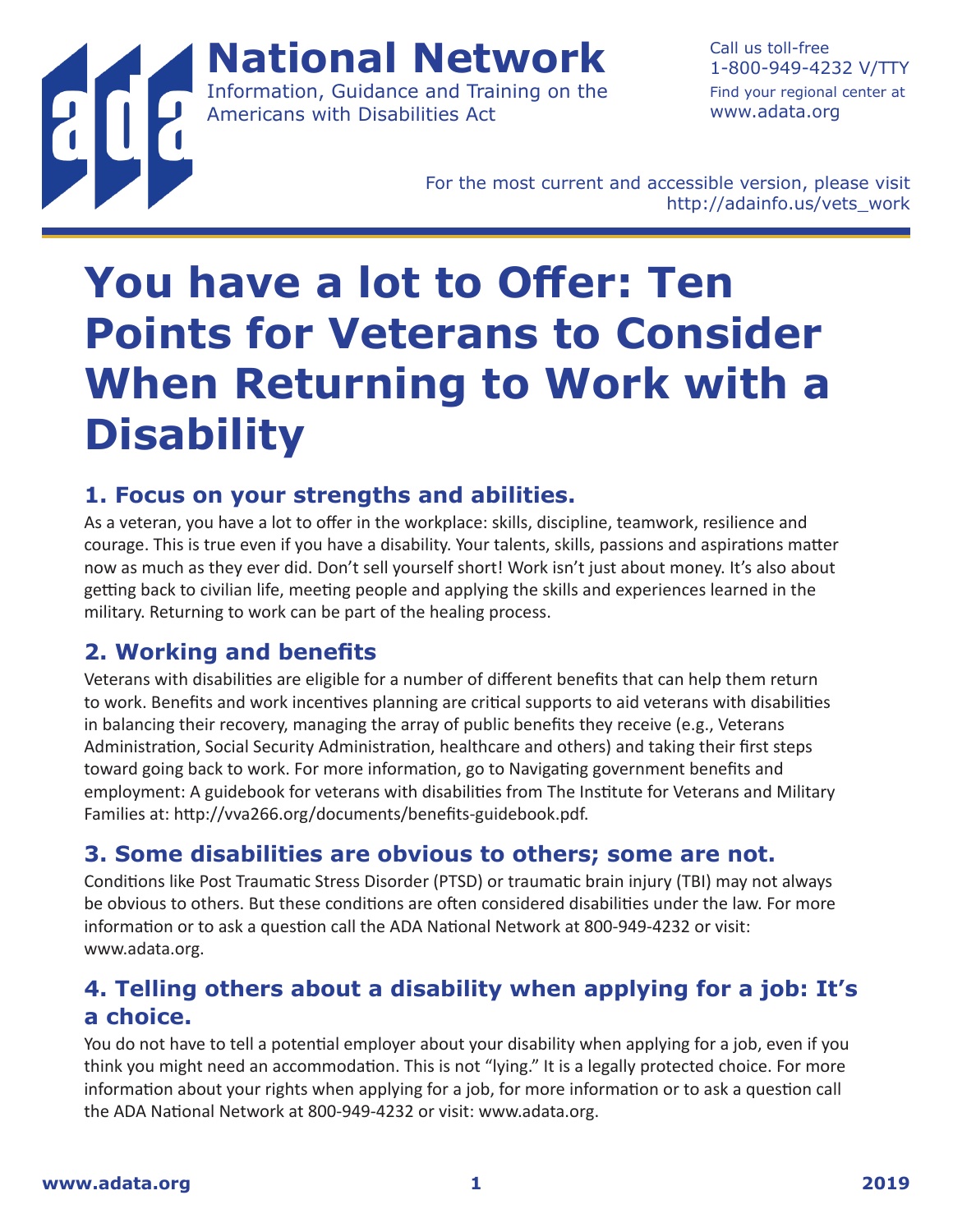# **Ten Points for Veterans to Consider When Returning to Work with a Disability**

#### **5. Telling about a disability: Making a decision that's right for you.**

Before applying for a job, think through your decision about telling a potential employer about a disability. Some people choose not to let the employer know they have a disability. They might think the disability would not impact the job. They might worry that they won't be considered fairly for the job or that the employer would not understand. Others decide they do want to tell about their disability so they can discuss what their needs will be or just to avoid surprises after they get hired. For help deciding what's best for you, go to the Job Accommodation Network's "Disclosure" information at: www.askjan.org/topics/discl.htm.

### **6. What is a reasonable accommodation?**

An accommodation is any change in the work environment or in how things are usually done that enables a worker with a disability to work and do the essential functions of a job. Examples of accommodations include changing a work space so that it is wheelchair accessible, changing the work schedule, or allowing an employee to work from home for part of the time. For more information or to ask a question call the ADA National Network at 900- 949-4232 or visit: www.adata.org.

# **7. Asking for a reasonable accommodation.**

Any worker with a disability has the right to a reasonable accommodation when applying for a job and when working. Let the hiring manager or employer know that you need an adjustment or change because of a disability. An employer might decide to get more medical information about your condition in order to understand your accommodation need. All of this information must be kept confidential and separate from your normal employment records. For more information, go to the Job Accommodation Network's "Employees' Practical Guide to Negotiating and Requesting Reasonable Accommodations under the Americans with Disabilities Act (ADA)" at: www.askjan.org/Eeguide/index.htm

#### **8. Types of accommodations you might need.**

When it comes to accommodations, no one size fits all. Even veterans with the same condition might need different types of accommodations depending on their job, their situation and the duration of their disability. Think about how your condition could affect job tasks. The employer must pay for the accommodation, but most accommodations cost far less than what employers believe. Find out about different accommodations at the Job Accommodation Network's "Accommodation Information by Disability: A to Z" at: www.askjan.org/media/atoz.htm.

#### **9. Getting an accommodation is not a "special favor" or a weakness.**

Needing an accommodation does not mean you are weak or not qualified for the job. An employer cannot punish or fire you because you ask for an accommodation. If you are struggling with a specific job task due to your disability, consider asking for an accommodation before it affects job performance. An accommodation is not a special favor or a sign of weakness; it is a legally protected right. For more information or to ask a question call the ADA National Network at 900-949-4232 or visit: www.adata.org.